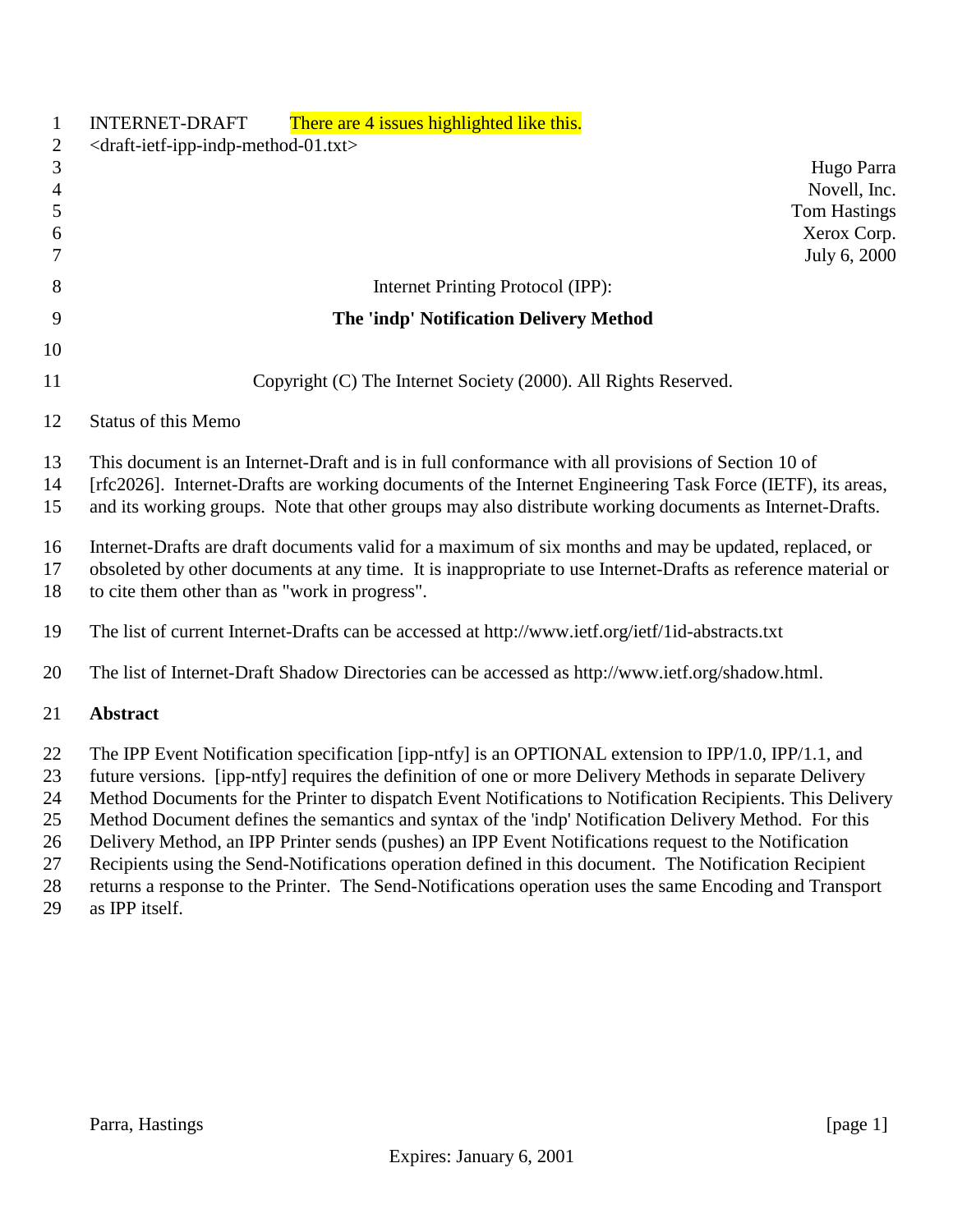- The full set of IPP documents includes:
- Design Goals for an Internet Printing Protocol [RFC2567]
- Rationale for the Structure and Model and Protocol for the Internet Printing Protocol [RFC2568]
- Internet Printing Protocol/1.1: Model and Semantics [ipp-mod]
- Internet Printing Protocol/1.1: Encoding and Transport [ipp-pro]
- Internet Printing Protocol/1.1: Implementer's Guide [ipp-iig]
- Mapping between LPD and IPP Protocols [RFC2569]
- Internet Printing Protocol (IPP): IPP Event Notification Specification [ipp-ntfy]
- 

The "Design Goals for an Internet Printing Protocol" document takes a broad look at distributed printing

functionality, and it enumerates real-life scenarios that help to clarify the features that need to be included

- in a printing protocol for the Internet. It identifies requirements for three types of users: end users,
- operators, and administrators. It calls out a subset of end user requirements that are satisfied in IPP/1.0. A
- few OPTIONAL operator operations have been added to IPP/1.1.

The "Rationale for the Structure and Model and Protocol for the Internet Printing Protocol" document

describes IPP from a high level view, defines a roadmap for the various documents that form the suite of

IPP specification documents, and gives background and rationale for the IETF working group's major

decisions.

The "Internet Printing Protocol/1.1: Encoding and Transport" document is a formal mapping of the abstract

operations and attributes defined in the model document onto HTTP/1.1 [RFC2616]. It defines the

 encoding rules for a new Internet MIME media type called "application/ipp". This document also defines the rules for transporting a message body over HTTP whose Content-Type is "application/ipp". This

document defines a new scheme named 'ipp' for identifying IPP printers and jobs.

The "Internet Printing Protocol/1.1: Implementer's Guide" document gives insight and advice to

implementers of IPP clients and IPP objects. It is intended to help them understand IPP/1.1 and some of the

considerations that may assist them in the design of their client and/or IPP object implementations. For

- example, a typical order of processing requests is given, including error checking. Motivation for some of
- the specification decisions is also included.
- The "Mapping between LPD and IPP Protocols" document gives some advice to implementers of gateways between IPP and LPD (Line Printer Daemon) implementations.
- The "Internet Printing Protocol (IPP): IPP Event Notification Specification" document defines the

semantics for Subscription Creation Operations and the requirements for other Delivery Method documents

to define a Delivery Method to carry an Event Notifications to a Notification Recipient.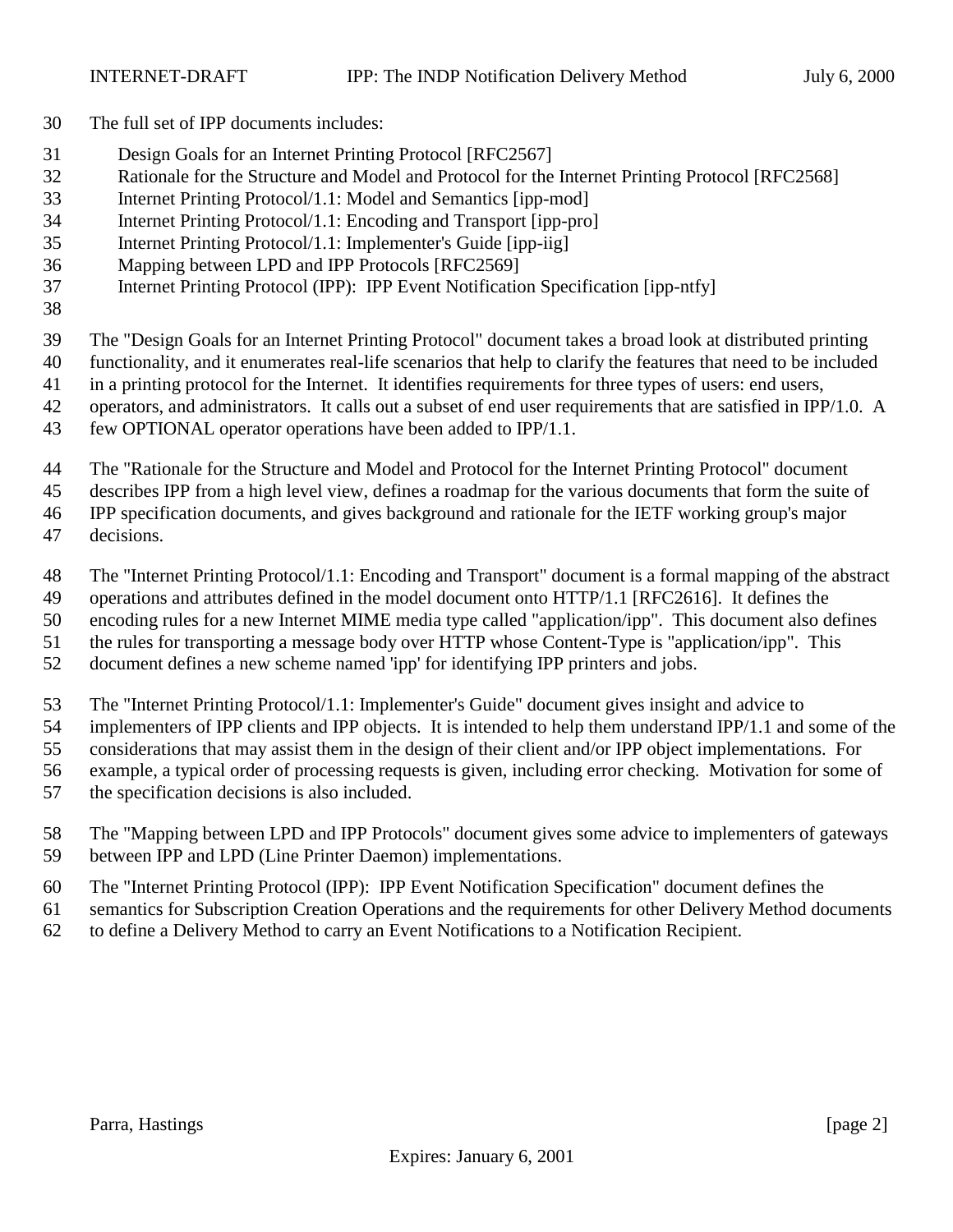| 63                               |                                                  |  |
|----------------------------------|--------------------------------------------------|--|
| 64                               | <b>Table of Contents</b>                         |  |
| 65                               | 1                                                |  |
| 66                               | $\overline{2}$                                   |  |
| 67                               | 3                                                |  |
| 68                               | $\overline{4}$                                   |  |
| 69<br>70<br>71                   | $5\overline{)}$<br>5.1<br>5.2                    |  |
| 72                               | 6                                                |  |
| 73<br>74<br>75<br>76             | $\tau$<br>7.1<br>7.2                             |  |
| 77                               | 8                                                |  |
| 78<br>79<br>80<br>81<br>82       | 9<br>9.1<br>9.1.1<br>9.1.2                       |  |
| 83<br>84<br>85<br>86<br>87<br>88 | 10<br>10.1<br>10.1.1<br>10.2<br>10.2.1<br>10.2.2 |  |
| 89<br>90<br>91                   | 11.1<br>11.2                                     |  |
| 92                               | 12                                               |  |
| 93                               | 13                                               |  |
| 94                               | 14                                               |  |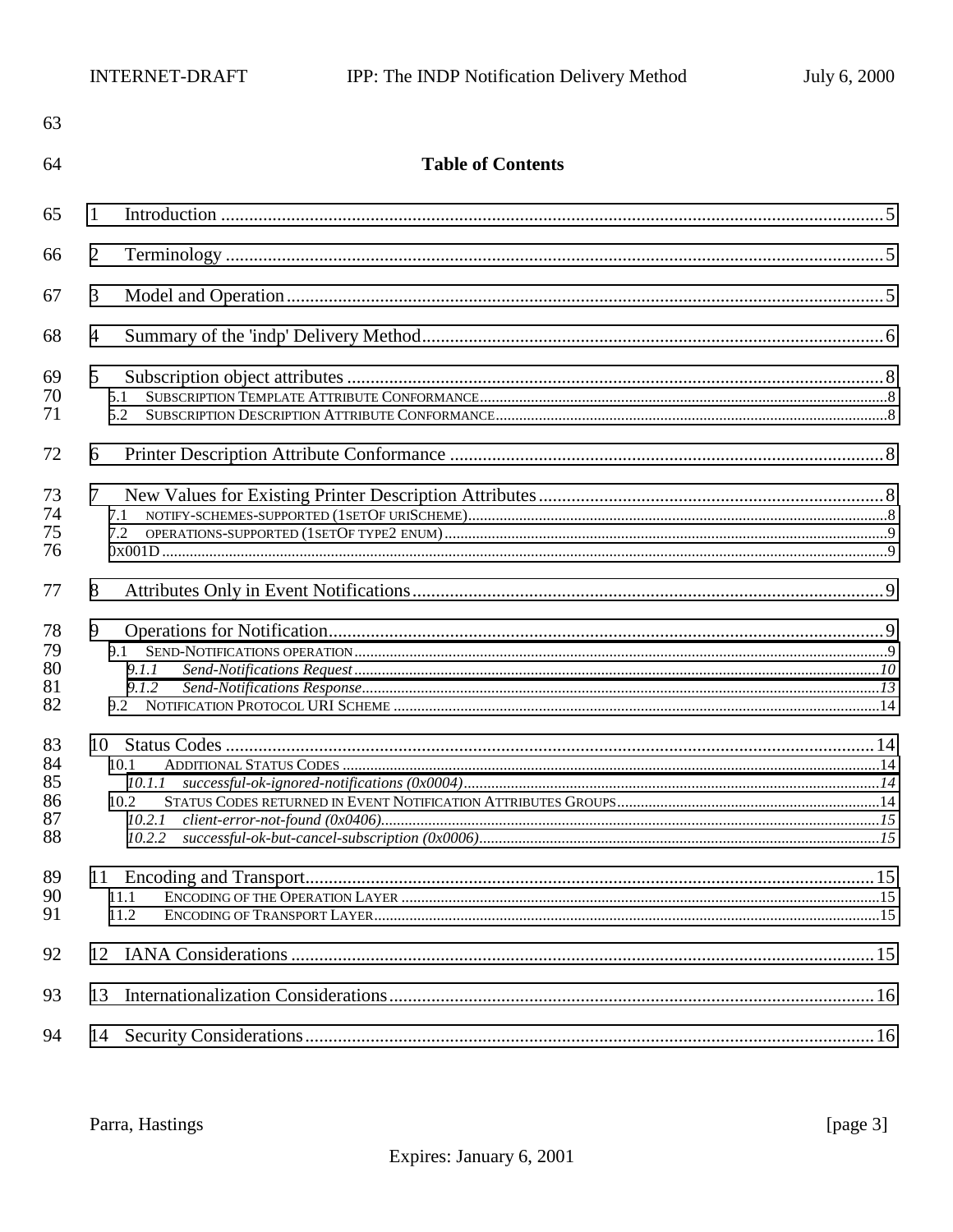|    |      | INTERNET-DRAFT | IPP: The INDP Notification Delivery Method | July 6, 2000 |
|----|------|----------------|--------------------------------------------|--------------|
| 95 | 14.1 |                |                                            |              |
|    |      |                |                                            |              |
|    |      |                |                                            |              |
|    |      |                |                                            |              |
| 99 |      |                |                                            |              |

# **Tables**

| 101 |                                                                                          |  |
|-----|------------------------------------------------------------------------------------------|--|
| 102 |                                                                                          |  |
| 103 |                                                                                          |  |
| 104 |                                                                                          |  |
| 105 | Table 5 – Combinations of Events and Subscribed Events for "job-impressions-completed"12 |  |
| 106 |                                                                                          |  |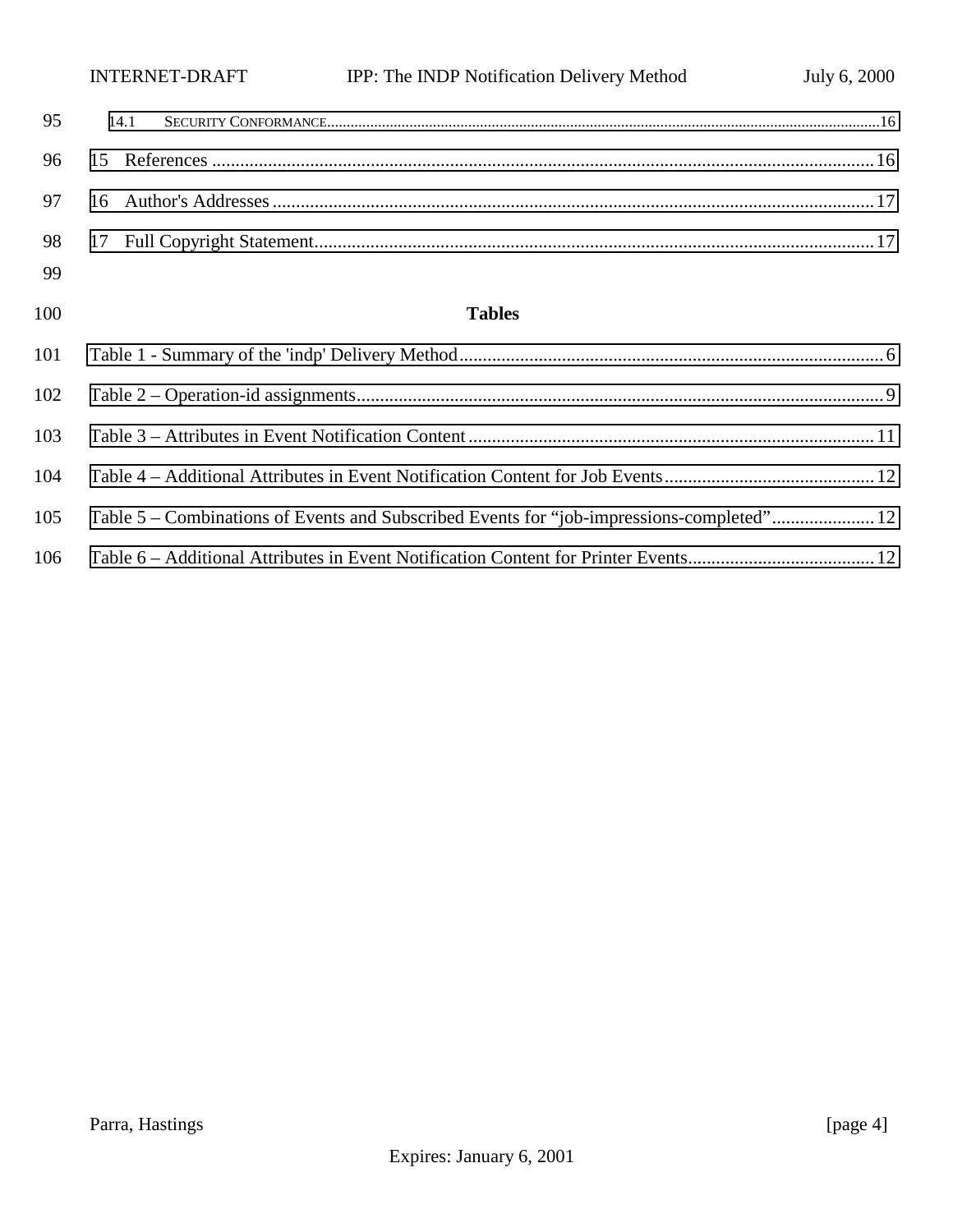<span id="page-4-0"></span>

### **1 Introduction**

- The notification extension document [ipp-ntfy] defines operations that a client can perform in order to
- create *Subscription Objects* in a Printer and carry out other operations on them. A Subscription Object
- represents a Subscription abstraction. The Subscription Object specifies that when one of the specified
- *Events* occurs, the Printer sends an asynchronous *Event Notification* to the specified *Notification Recipient*
- via the specified *Delivery Method* (i.e., protocol).
- The notification extension document [ipp-ntfy] specifies that each Delivery Method is defined in another
- document. This document is one such document, and it specifies the 'indp' Delivery Method.
- For the 'indp' Delivery Method, an IPP Printer sends (pushes) a Send-Notifications operation request
- containing one or more Event Notifications to a Notification Recipient. The Notification Recipient returns
- a response to the Printer. The Send-Notifications operation uses the same Encoding and Transport as IPP
- itself.

# **2 Terminology**

- This document uses terms such as "attributes", "keywords", and "support". These terms have special
- meaning and are defined in the model terminology [ipp-mod] section 12.2.
- Capitalized terms, such as MUST, MUST NOT, REQUIRED, SHOULD, SHOULD NOT, MAY, NEED
- NOT, and OPTIONAL, have special meaning relating to conformance. These terms are defined in [ipp-
- mod] section 12.1 on conformance terminology, most of which is taken from RFC 2119 [RFC2119].
- This document uses the capitalized terms, such as Notification Recipient, Event Notification, Printer, etc.,
- that are defined in [ipp-ntfy] with the same meanings and are not reproduced here.
- This section defines the following additional terms that are used throughout this document:
- **Event Notification Attributes Group**  The attributes group in a request that contains Event Notification Attributes in a request or response.

# **3 Model and Operation**

- See [ipp-ntfy] for the description of the Event Notification Model and Operation. This Delivery Method
- takes advantage of combining several Event Notifications into a single Compound Event Notification that
- is delivery by a single Send-Notification operation to a single Notification Recipient.
- When creating each Subscription object, the client supplies the "notify-recipient" (uri) Subscription
- Template attribute. The "notify-recipient" attribute specifies both a single Notification Recipient that is to
- receive the Notifications when subsequent events occur and the method for notification delivery that the IPP Printer is to use. For the Notification Delivery Method defined in this document, the notification

Parra, Hastings [page 5]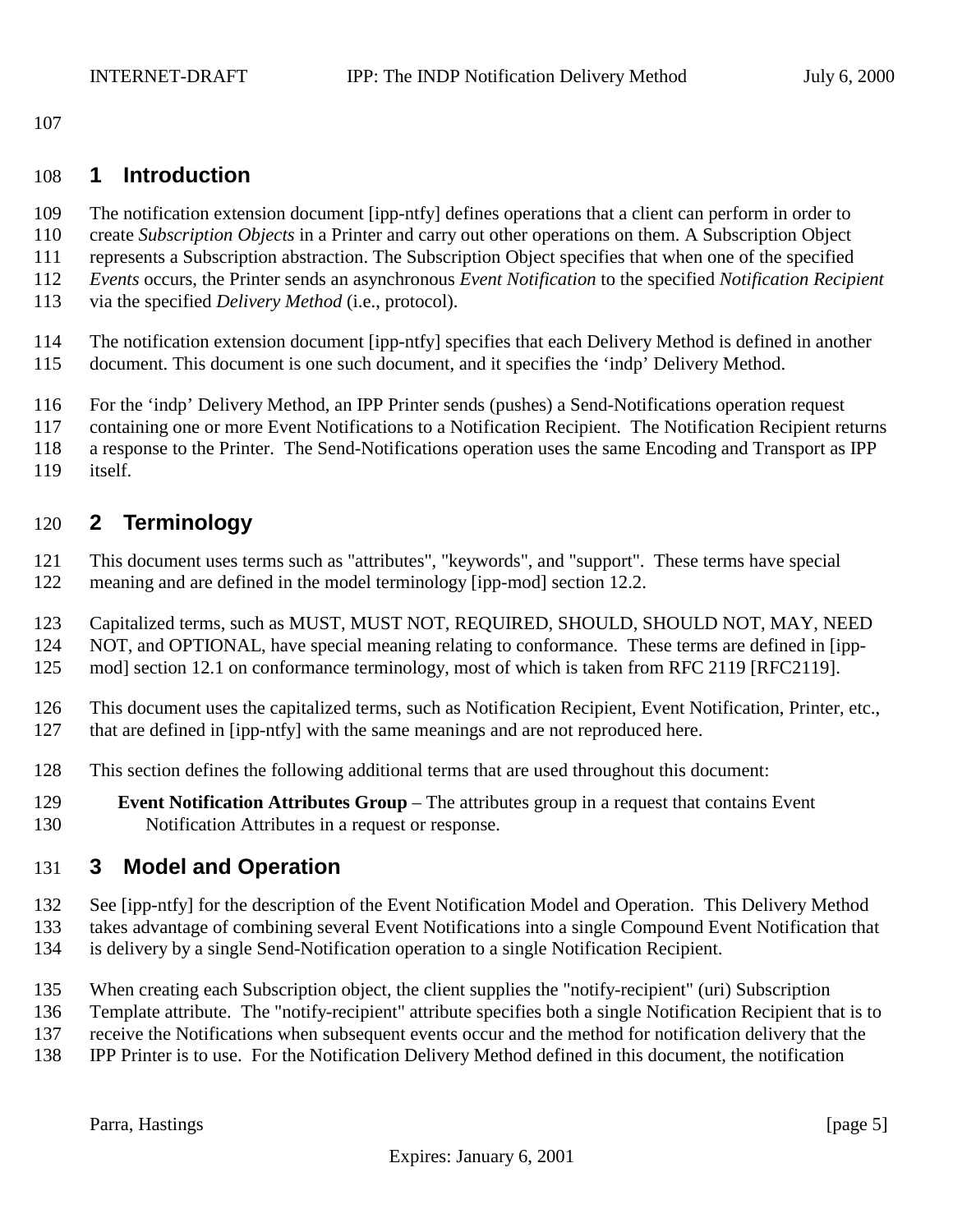<span id="page-5-0"></span>

- 139 method is 'indp' and the rest of the URI is the address of the Notification Recipient to which the IPP Printer
- 140 will send the Send-Notifications operation.
- 141 The 'indp' Notification Delivery Method defined in this document uses a client/server protocol paradigm.
- 142 The "client" in this relationship is the Printer described in [ipp-ntfy] while the "server" is the Notification
- 143 Recipient. The Printer invokes the Send-Notifications operation to communicate IPP Event Notification
- 144 contents to the Notification Recipient. The Notification Recipient only conveys information to the Printer in
- 145 the form of responses to the operations initiated by the Printer.
- 146 Printers that implement the 'indp' Notification Delivery Method will need to include an HTTP client stack
- 147 while Notification Recipients that implement this Delivery Method will need to support an HTTP server
- 148 stack. See section [11.2](#page-14-0) for more details.

# 149 **4 Summary of the 'indp' Delivery Method**

- 150 Column 1 of Table 1 lists the conformance requirements for Delivery Method Documents as specified in
- 151 [ipp-ntfy]. Column 2 indicates how this Delivery Method Document meets each requirement:
- 

### 152 **Table 1 - Summary of the 'indp' Delivery Method**

| Document Method conformance requirement                                                                                                                       | 'indp' realization                        |
|---------------------------------------------------------------------------------------------------------------------------------------------------------------|-------------------------------------------|
| 1. MUST define a URL scheme name for the<br>Delivery Method.                                                                                                  | indp                                      |
| 2. MUST indicate whether the delivery<br>method is REQUIRED or OPTIONAL for an<br>IPP Printer to support if it supports Event<br>Notification.                | <b>OPTIONAL</b>                           |
| 3. MUST define the transport and delivery<br>protocol for the Event Notification content<br>that a Printer MUST use, i.e., the entire<br>network stack.       | a complete HTTP stack [rfc2616]           |
| MUST indicate whether or not several<br>4.<br>Event Notifications can be combined into a<br>compound Event Notification.                                      | yes, see section 9.1.1                    |
| 5. MUST describe how the Delivery Method<br>is initiated, i.e., is it initiated by the receiving<br>user (pull), or is it initiated by the Printer<br>(push). | initiated by the Printer (push)           |
| 6. MUST indicate whether the Delivery                                                                                                                         | Machine Consumable with the "notify-text" |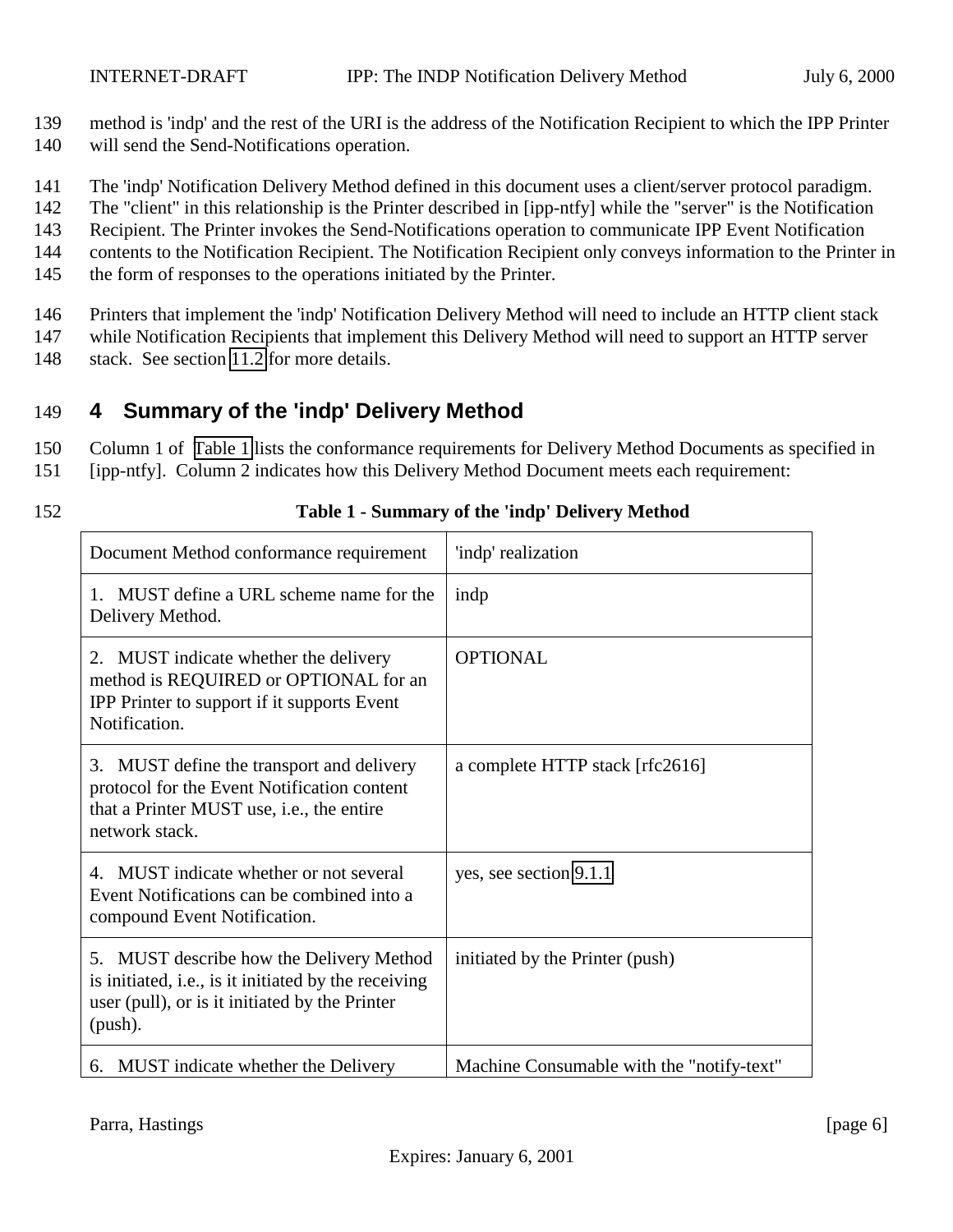| Document Method conformance requirement                                                                                                                                                                                                                                  | 'indp' realization                                                                                                                                                                                                                                               |
|--------------------------------------------------------------------------------------------------------------------------------------------------------------------------------------------------------------------------------------------------------------------------|------------------------------------------------------------------------------------------------------------------------------------------------------------------------------------------------------------------------------------------------------------------|
| Method is Machine Consumable or Human<br>Consumable.                                                                                                                                                                                                                     | attribute being Human Consumable                                                                                                                                                                                                                                 |
| 7. MUST define the representation and<br>encoding that a Printer MUST use for each<br>value or piece of information listed in [ipp-<br>ntfy] section 9 (9.1 for Machine Consumable<br>Event Notification and/or section 9.2 for<br>Human Consumable Event Notification). | The representation and encoding is the same<br>as IPP. See section 9.1.1                                                                                                                                                                                         |
| 8. MUST specify for each attribute in [ipp-<br>ntfy] section 9 whether a Printer MUST,<br>SHOULD, MAY, MUST NOT, SHOULD<br>NOT or NEED NOT send the attribute in an<br>Event Notification content.                                                                       | See the Send-Notifications Request defined in<br>section 9.1.1                                                                                                                                                                                                   |
| 9. MUST define what frequently occurring<br>Events MUST be moderated, if any, and<br>whether the moderation mechanism is<br>configurable. Also whether Events are<br>moderated by sending one per time unit or one<br>per number of Events.                              | Frequently occurring Events NEED NOT be<br>moderated because the Delivery Method is an<br>efficient one and because the Printer can<br>group multiple Event Notifications for the<br>same Notification Recipient into a single<br>Send-Notifications operations. |
| 10. MUST discuss the latency and reliability<br>of the transport and delivery protocol.                                                                                                                                                                                  | Same as for IPP/1.0 or IPP/1.1 itself (see [ipp-<br>mod]).                                                                                                                                                                                                       |
| 11. MUST discuss the security aspects of the<br>transport and delivery protocol, e.g., how it is<br>handled in firewalls.                                                                                                                                                | See section 14                                                                                                                                                                                                                                                   |
| 12. MUST identify content length restrictions,<br>if any.                                                                                                                                                                                                                | They are the same as for IPP/1.0 and IPP/1.1<br>itself (see [ipp-mod]).                                                                                                                                                                                          |
| 13. MAY define additional values or pieces of<br>information that a Printer MUST, SHOULD<br>or MAY send in a Notification content.                                                                                                                                       | A new Event Notifications attribute group (see<br>section 11.1) and additional status codes for<br>use in the response (see section 10)                                                                                                                          |
| 14. MAY define additional Subscription<br>Template and/or Subscription Description<br>attributes and the conformance requirements<br>thereof.                                                                                                                            | none defined                                                                                                                                                                                                                                                     |
| 15. MAY define additional Printer                                                                                                                                                                                                                                        | none defined                                                                                                                                                                                                                                                     |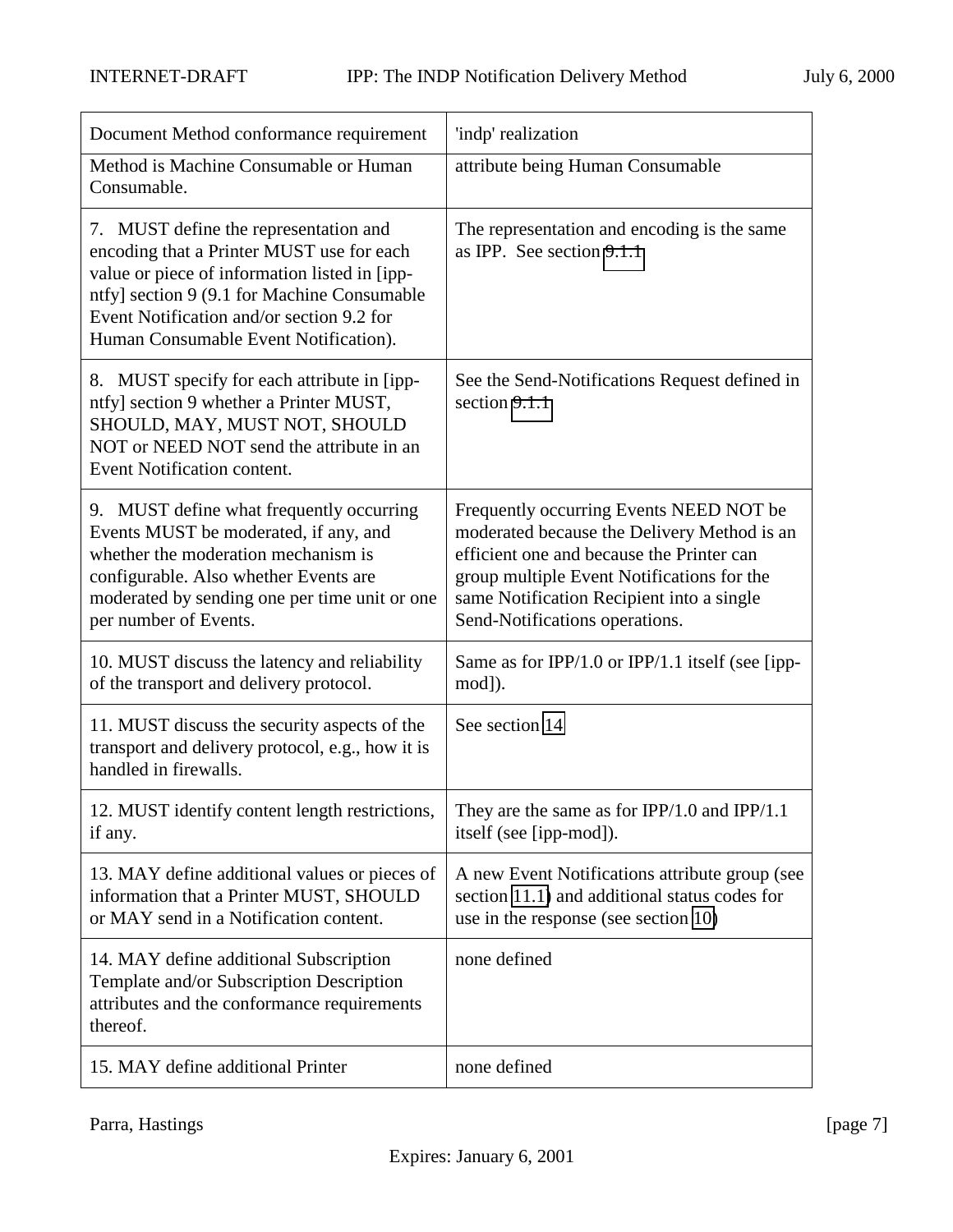<span id="page-7-0"></span>

| Document Method conformance requirement                             | 'indp' realization |
|---------------------------------------------------------------------|--------------------|
| Description attributes and the conformance<br>requirements thereof. |                    |

The remaining sections of this document parallel the sections of [ipp-ntfy].

# **5 Subscription object attributes**

This section defines the Subscription object conformance requirements for Printers.

#### **5.1 Subscription Template Attribute Conformance**

 The 'indp' Delivery Method has the same conformance requirements for Subscription Template attributes as defined in [ipp-ntfy]. The 'indp' Delivery Method does not define any addition Subscription Template attributes.

#### **5.2 Subscription Description Attribute Conformance**

 The 'indp' Delivery Method has the same conformance requirements for Subscription Description attributes as defined in [ipp-ntfy]. The 'indp' Delivery Method does not define any addition Subscription Description attributes.

# **6 Printer Description Attribute Conformance**

 The 'indp' Delivery Method has the same conformance requirements for Printer Description attributes as defined in [ipp-ntfy]. The 'indp' Delivery Method does not define any addition Printer Description attributes.

# **7 New Values for Existing Printer Description Attributes**

This section defines additional values for existing Printer Description attributes.

#### **7.1 notify-schemes-supported (1setOf uriScheme)**

- The following "notify-schemes-supported" value is added in order to support the new Delivery Method
- defined in this document: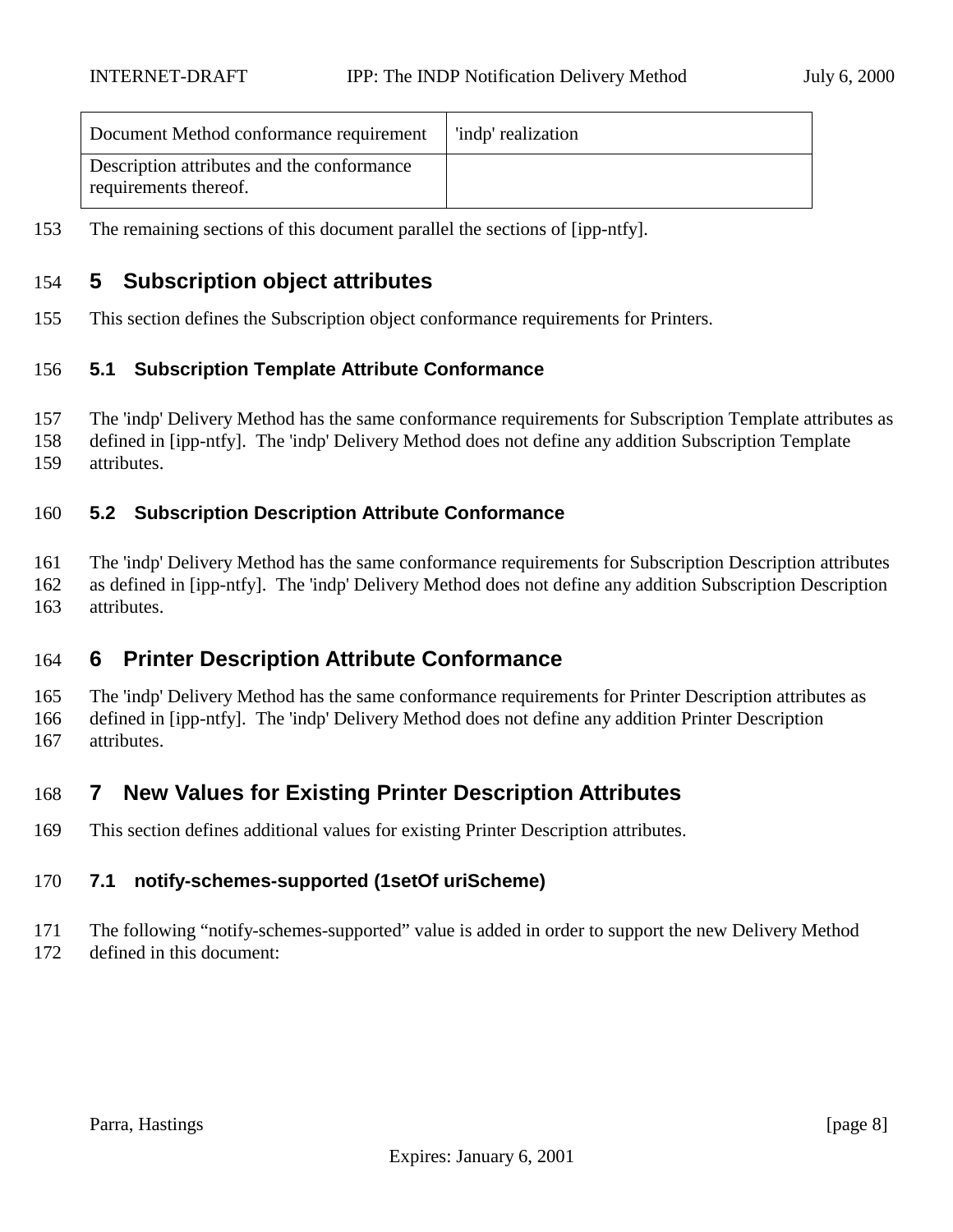<span id="page-8-0"></span>'indp': - The IPP Notification Delivery Method defined in this document.

#### **7.2 operations-supported (1setOf type2 enum)**

- Table 2 lists the "operation-id" value added in order to support the new operation defined in this document.
- The operation-id is assigned in the same name space as other operations that a Printer supports. However, a
- Printer MUST NOT include this value in its "operations-supported" attribute unless it can accept the Send-
- Notifications request.
- 

| 179 | Table 2 – Operation-id assignments |
|-----|------------------------------------|
|-----|------------------------------------|

| <b>Value</b> | <b>Operation Name</b> |
|--------------|-----------------------|
| 0x001D       | Send-Notifications    |

# **8 Attributes Only in Event Notifications**

No additional attributes are defined only for use in Event Notifications besides those defined in [ipp-ntfy].

# **9 Operations for Notification**

This section defines the operation for Event Notification using the 'indp' Delivery Method.

 There is only one operation defined: Send-Notifications. Section 7.2 assigns of the "operation-id" for the Send-Notifications operation and the following section defined the operation.

# **9.1 Send-Notifications operation**

This REQUIRED operation allows a Printer to send one or more Event Notifications to a Notification

- Recipient using HTTP.
- The Printer composes the information defined for an IPP Notification [ipp-ntfy] and sends it using the Sent-Notifications operation to the Notification Recipient supplied in the Subscription object.

The Send-Notifications operations uses the operations model defined by IPP [rfc2566]. This includes, the

- use of a URI as the identifier for the target of each operation, the inclusion of a version number, operation-
- id, and request-id in each request, and the definition of attribute groups. The Send-Notifications operation
- uses the Operation Attributes group, but currently has no need for the Unsupported Attributes, Printer
- Object Attributes, and Job-Object Attributes groups. However, it uses a new attribute group, the Event
- Notification Attributes group.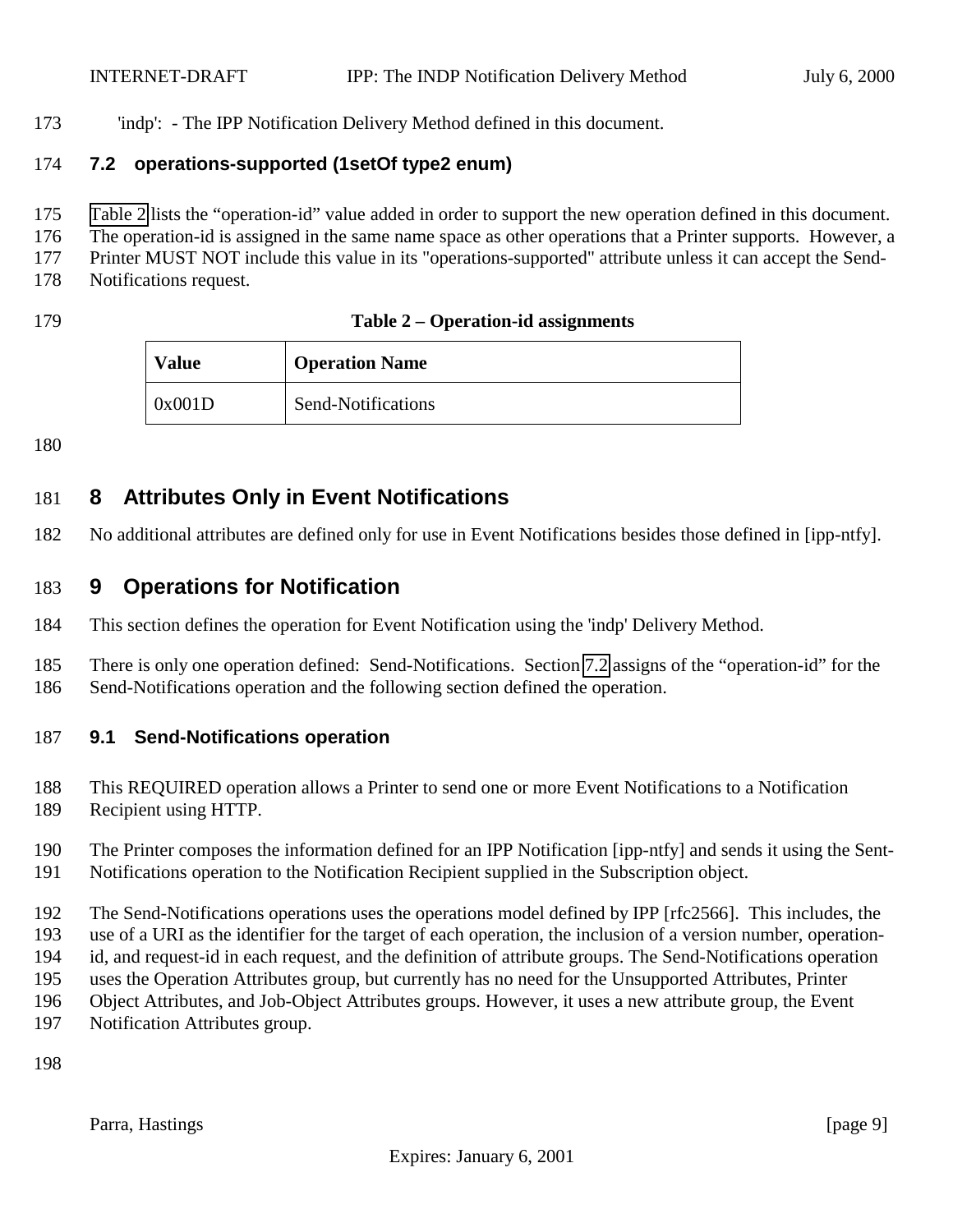<span id="page-9-0"></span>

- The Notification Recipient MUST accept the request in any state. There is no state defined for the
- Notification Recipient for this Delivery Method.
- Access Rights: To send Event Notifications to a Notification Recipient, the authenticated user (see [IPP-
- MOD] section 8.3) performing this operation MUST be the Printer that accepted a previous Subscription
- Creation operation (see [ipp-ntfy]). Otherwise the Notification Recipient MUST reject the operation and
- return: the 'client-error-forbidden', 'client-error-not-authenticated', or 'client-error-not-authorized' status
- code as appropriate.
- ISSUE 01: Is this what the Access Rights section should say for a Send-Notifications request?

# **9.1.1 Send-Notifications Request**

| 208                                    | Every operation request MUST contains the following parameters (see [ipp-mod] section 3.1.1):                                                                                                                                                                                                                                                                  |
|----------------------------------------|----------------------------------------------------------------------------------------------------------------------------------------------------------------------------------------------------------------------------------------------------------------------------------------------------------------------------------------------------------------|
| 209<br>210<br>211<br>212               | <b>ISSUE 02: What version number goes here?</b><br>a "version-number"<br>$\overline{\phantom{a}}$<br>an "operation-id" - the value defined in Table 2<br>$\overline{\phantom{a}}$<br>a "request-id" - the contents of the Subscription object's "notify-sequence-number" after<br>$\overline{\phantom{a}}$<br>incrementing for the first try (see [ipp-ntfy]). |
| 213                                    | The following groups of attributes MUST be part of the Send-Notifications Request:                                                                                                                                                                                                                                                                             |
| 214<br>215<br>216<br>217<br>218<br>219 | Group 1: Operation Attributes<br>Natural Language and Character Set:<br>The "attributes-charset" and "attributes-natural-language" attributes as defined in [ipp-mod]<br>section 3.1.4.1.<br>Target:                                                                                                                                                           |
| 220<br>221<br>222<br>223               | A copy of the Subscription object's "notification-recipient-uri" (uri) attribute which is the<br>target of this operation as described in [ipp-mod] section 3.1.5, i.e., the URI of the 'indp'<br>Notification Recipient (see section 9.2).                                                                                                                    |
| 224<br>225<br>226<br>227               | <b>Requesting User Name:</b><br>Unlike the other IPP operations, the "requesting-user-name" attribute SHOULD NOT be supplied<br>by the client as described in [ipp-mod] section 8.3.<br><b>ISSUE 03:</b> Ok that "requesting-user-name" SHOULD NOT be send in Send-Notifications?                                                                              |
| 228                                    | Group 2 to N: Event Notification Attributes                                                                                                                                                                                                                                                                                                                    |
| 229<br>230<br>231<br>232               | In each group 2 to N, each attribute is encoded using the IPP rules for encoding attributes [ipp-pro]<br>and may be encoded in any order. Note: the Get-Jobs response in [ipp-mod] acts as a model for<br>encoding multiple groups of attributes.                                                                                                              |
| 233<br>234<br>235<br>236               | Each Event Notification Group MUST contain all of attributes specified in [ipp-ntfy] section 9.1<br>("Content of Machine Consumable Event Notifications") with exceptions denoted by asterisks in<br>the tables below.                                                                                                                                         |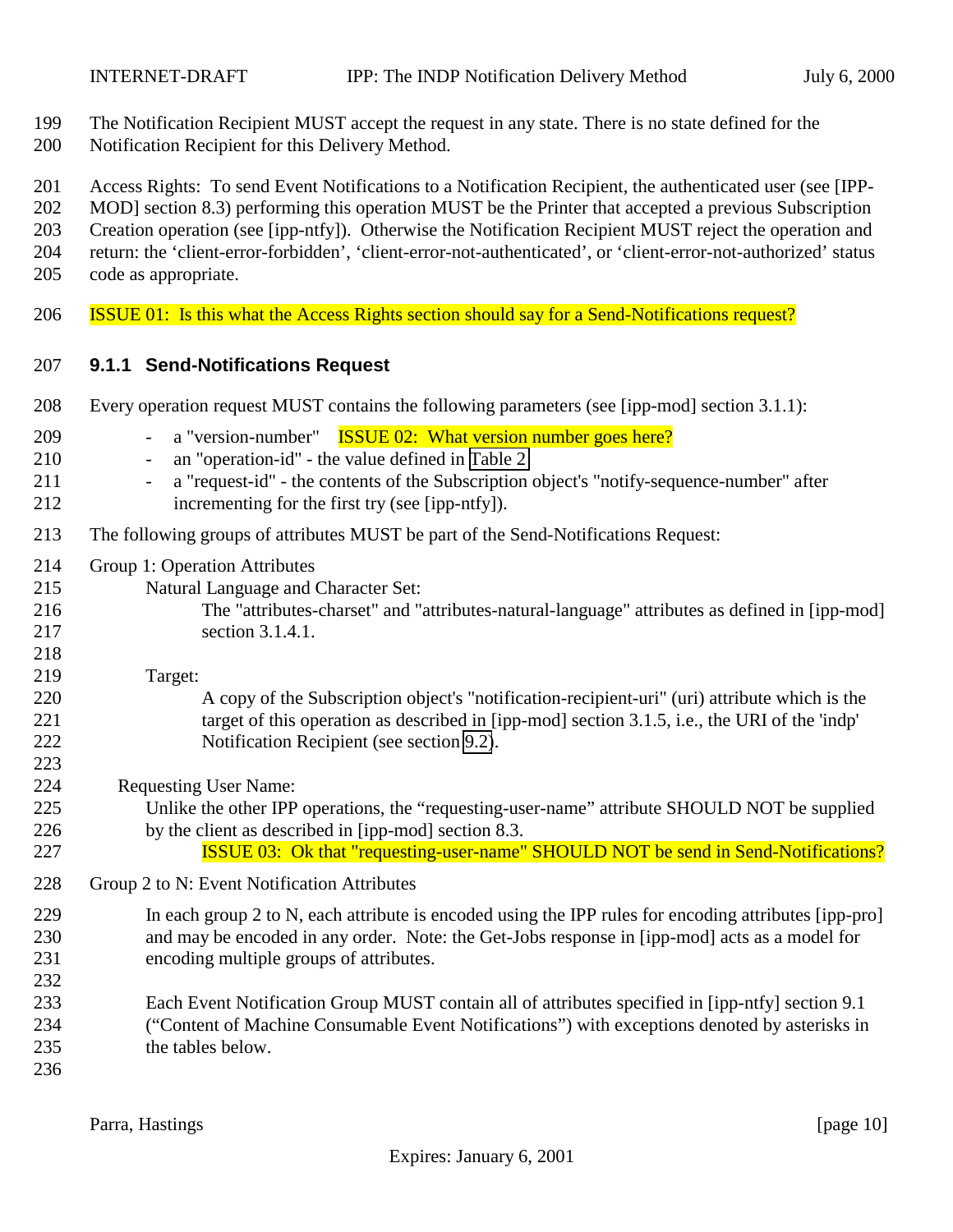<span id="page-10-0"></span>237 The tables below are copies of the tables in [ipp-ntfy] section 9.1 ("Content of Machine Consumable 238 Event Notifications") except that each cell in the "Sends" column is a "MUST".

- 239
- 240 For an Event Notification for all Events, the Printer sends the following attributes.

| <b>Source Value</b>                                   | <b>Sends</b> | <b>Source Object</b>      |
|-------------------------------------------------------|--------------|---------------------------|
| notify-subscription-id (integer(1:MAX))               | <b>MUST</b>  | Subscription              |
| notify-printer-uri (uri)                              | <b>MUST</b>  | Subscription              |
| notify-subscribed-event (type2 keyword)               | <b>MUST</b>  | <b>Event Notification</b> |
| printer-up-time (integer(MIN:MAX))                    | <b>MUST</b>  | Printer                   |
| printer-current-time (dateTime) *                     | <b>MUST</b>  | Printer                   |
| notify-sequence-number (integer (0:MAX))              | <b>MUST</b>  | Subscription              |
| notify-charset (charset)                              | <b>MUST</b>  | Subscription              |
| notify-natural-language (naturalLanguage)             | <b>MUST</b>  | Subscription              |
| notify-user-data (octetString(63)) **                 | <b>MUST</b>  | Subscription              |
| notify-text (text)                                    | <b>MUST</b>  | <b>Event Notification</b> |
| attributes from the "notify-attributes" attribute *** | <b>MUST</b>  | Printer                   |
| attributes from the "notify-attributes" attribute *** | <b>MUST</b>  | Job                       |
| attributes from the "notify-attributes" attribute *** | <b>MUST</b>  | Subscription              |

#### 241 **Table 3 – Attributes in Event Notification Content**

| 242 |
|-----|
| 243 |
| 244 |
| 245 |
| 246 |
| 247 |
| 248 |
| 249 |
|     |

ISSUE 04: Ok that "notify-text" has been changed from MAY to MUST?

\* The Printer MUST send "printer-current-time" if and only if it supports the "printer-current-time" attribute on the Printer object.

<sup>\*\*</sup> If the associated Subscription Object does not contain a "notify-user-data" attribute, the Printer MUST send an octet-string of length 0.

250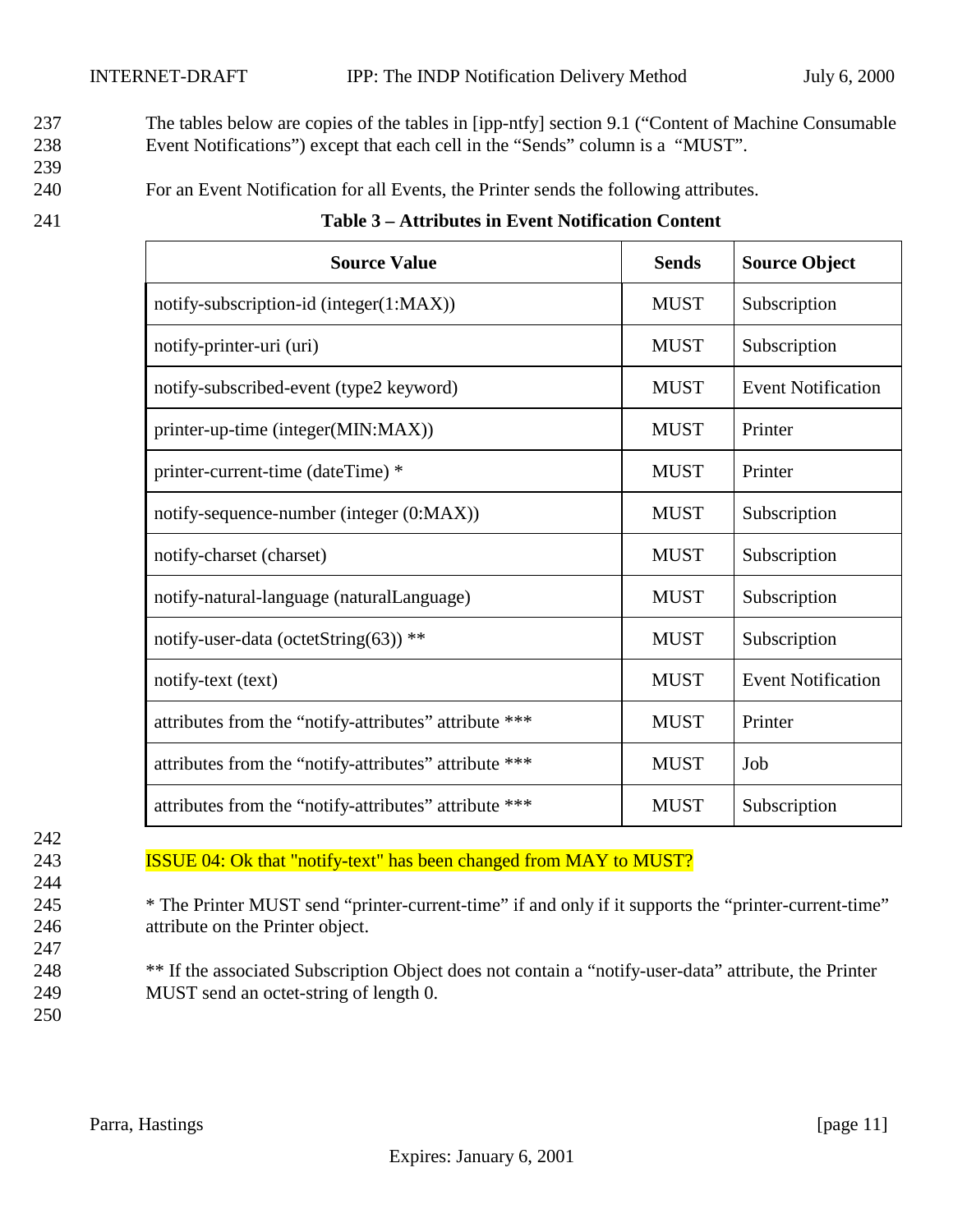- <span id="page-11-0"></span><sup>\*\*\*</sup> If the "notify-attributes" attribute is present on the Subscription Object, the Printer MUST send 252 all attributes specified by the "notify-attributes" attribute. Note: if the Printer doesn't support the 253 "notify-attributes" attribute, it is not present on the associated Subscription Object.
- 255 For Event Notifications for Job Events, the Printer sends the following additional attributes shown 256 in Table 4.

#### 257 **Table 4 – Additional Attributes in Event Notification Content for Job Events**

254

| <b>Source Value</b>                                | <b>Sends</b> | Source Object |
|----------------------------------------------------|--------------|---------------|
| $job-id$ (integer(1:MAX))                          | <b>MUST</b>  | Job           |
| job-state (type1 enum)                             | <b>MUST</b>  | Job           |
| job-state-reasons (1setOf type2 keyword)           | <b>MUST</b>  | Job           |
| job-impressions-completed (integer( $0$ :MAX)) $*$ | <b>MUST</b>  | Job           |

# 258

259 \* The Printer MUST send the "job-impressions-completed" attribute in an Event Notification only 260 for the combinations of Events and Subscribed Events shown in Table 5.

261

#### 262 **Table 5 – Combinations of Events and Subscribed Events for "job-impressions-completed"**

| <b>Job Event</b> | <b>Subscribed Job Event</b> |
|------------------|-----------------------------|
| 'job-progress'   | 'job-progress'              |
| 'job-completed'  | 'job-completed'             |
| 'job-completed'  | 'job-state-changed'         |

263

264 For Event Notification for Printer Events, the Printer sends the following additional attributes 265 shown in Table 6.

#### 266 **Table 6 – Additional Attributes in Event Notification Content for Printer Events**

| <b>Source Value</b>                          | <b>Sends</b> | Source Object |
|----------------------------------------------|--------------|---------------|
| printer-state (type1 enum)                   | <b>MUST</b>  | Printer       |
| printer-state-reasons (1setOf type2 keyword) | <b>MUST</b>  | Printer       |
| printer-is-accepting-jobs (boolean)          | <b>MUST</b>  | Printer       |

267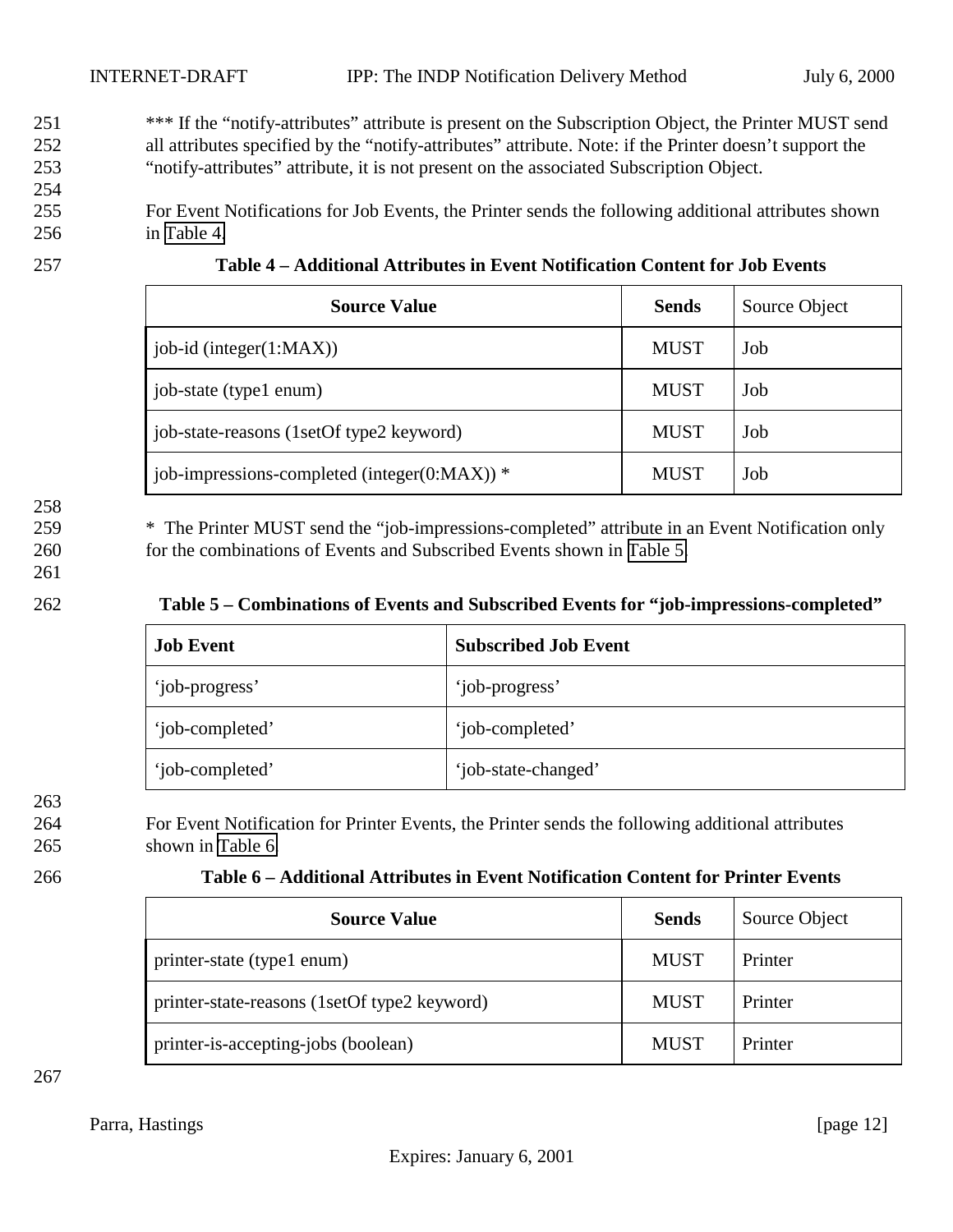### <span id="page-12-0"></span>

| 269                      | 9.1.2 Send-Notifications Response                                                                                                                                                                                                                                                    |
|--------------------------|--------------------------------------------------------------------------------------------------------------------------------------------------------------------------------------------------------------------------------------------------------------------------------------|
| 270<br>271               | The Notification Recipient MUST return (to the client which is the Printer) the following sets of attributes<br>as part of a Send-Notifications response:                                                                                                                            |
| 272<br>273               | Every operation response contains the following REQUIRED parameters (see [ipp-mod] section 3.1.1 }:<br>a "version-number"                                                                                                                                                            |
| 274<br>275<br>276        | a "status-code"<br>$\overline{\phantom{a}}$<br>the "request-id" that was supplied in the corresponding request<br>$\overline{\phantom{a}}$                                                                                                                                           |
| 277                      | Group 1: Operation Attributes                                                                                                                                                                                                                                                        |
| 278<br>279<br>280        | <b>Status Message:</b><br>As defined in [ipp-mod].                                                                                                                                                                                                                                   |
| 281<br>282<br>283<br>284 | The Notification Recipient can return any status codes defined in [ipp-mod] and section 10.1 that<br>applies to all of the Event Notification Attribute groups. The following is a description of the<br>important status codes:                                                     |
| 285<br>286               | 'successful-ok': the Notification Recipient received all of the Event Notification Attribute<br>Groups and was expecting each of them.                                                                                                                                               |
| 287<br>288<br>289        | 'successful-ok-ignored-notifications': the Notification Recipient was able to consume some,<br>but not all of the Event Notification Attributes Groups sent. The Event Notification<br>Attributes Groups with a "notify-status-code" attribute are the ones that were ignored or are |
| 290<br>291               | to be canceled.<br>'client-error-ignored-all-notifications': the Notification Recipient was unable to consume any                                                                                                                                                                    |
| 292<br>293<br>294        | of the Event Notification Attributes Groups sent. The Event Notification Attributes Groups<br>with a "notify-status-code" attribute are the ones that were ignored or are to be canceled.                                                                                            |
| 295<br>296<br>297<br>298 | Natural Language and Character Set:<br>The "attributes-charset" and "attributes-natural-language" attributes as defined in [ipp-mod] section<br>3.1.4.1.                                                                                                                             |
| 299                      | Group 2 to N: Notification Attributes                                                                                                                                                                                                                                                |
| 300<br>301               | These groups MUST be returned if and only if the "status-code" parameter returned in Group 1 is<br>anything but the 'successful-ok' status code.                                                                                                                                     |
| 302<br>303<br>304<br>305 | "notification-status-code" (type2 enum)<br>Indicates whether the Notification Recipient was able to consume the n-th Notification Report as<br>follows:                                                                                                                              |

Parra, Hastings [page 13]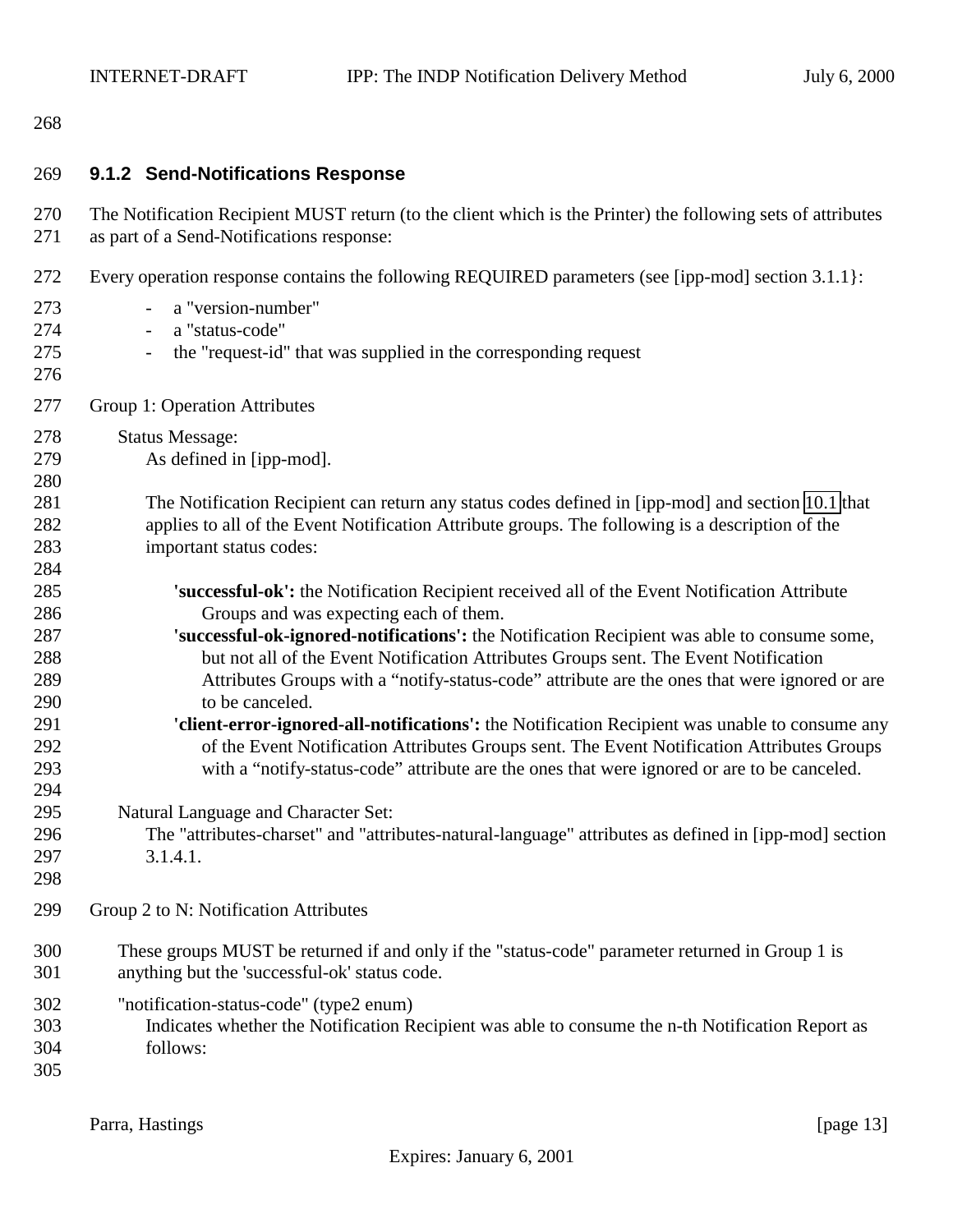<span id="page-13-0"></span>**'successful-ok'** - this Event Notification Attribute Group was consumed

- **'client-error-not-found'** this Event Notification Attribute Group was not able to be consumed. The Printer MUST cancel the Subscription and MUST NOT attempt to send any further Event Notifications from the associated Subscription object.
- **'successful-ok-but-cancel-subscription'** the Event Notification Attribute Group was consumed, but the Notification Recipient wishes to cancel the Subscription object. The Printer MUST cancel the Subscription and MUST NOT attempt to send any further Event Notifications from the associated Subscription object.

#### **9.2 Notification Protocol URI Scheme**

The INDP Notification Delivery Method uses the 'indp://' URI scheme in the "notify-recipients" attribute in

the Subscription object in order to indicate the notification Delivery Method defined in this document. The

remainder of the URI indicates the host and address of the Notification Recipient that is to receive the

Send-Notification operation.

# **10 Status Codes**

This section lists status codes whose meaning have been extended and/or defined for returning in Event

Notification Attribute Groups as the value of the "notification-status-code" operation attribute. The code

values are allocated in the same space as the status codes in [ipp-mod].

#### **10.1 Additional Status Codes**

The following status codes are defined as extensions for Notification and are returned as the value of the

"status-code" parameter in the Operation Attributes Group of a response (see [ipp-mod] section 3.1.6.1).

Operations in this document can also return the status codes defined in section 13 of [ipp-mod]. The

'successful-ok' status code is an example of such a status code.

### **10.1.1 successful-ok-ignored-notifications (0x0004)**

 The Notification Recipient was able to consume some, but not all, of the Event Notifications Attributes Groups sent by the Printer in the Send-Notifications request. See section [9.1.2](#page-12-0) for further details.

#### **10.2 Status Codes returned in Event Notification Attributes Groups**

This section contains values of the "notify-status-code" attribute that the Notification Recipient returns in a

Event Notification Attributes Group in a response when the corresponding Event Notification Attributes

- Group in the request:
- 1. was not consumed OR
- 2. was consumed, but the Notification Recipient wants to cancel the corresponding Subscription object

### Parra, Hastings [page 14]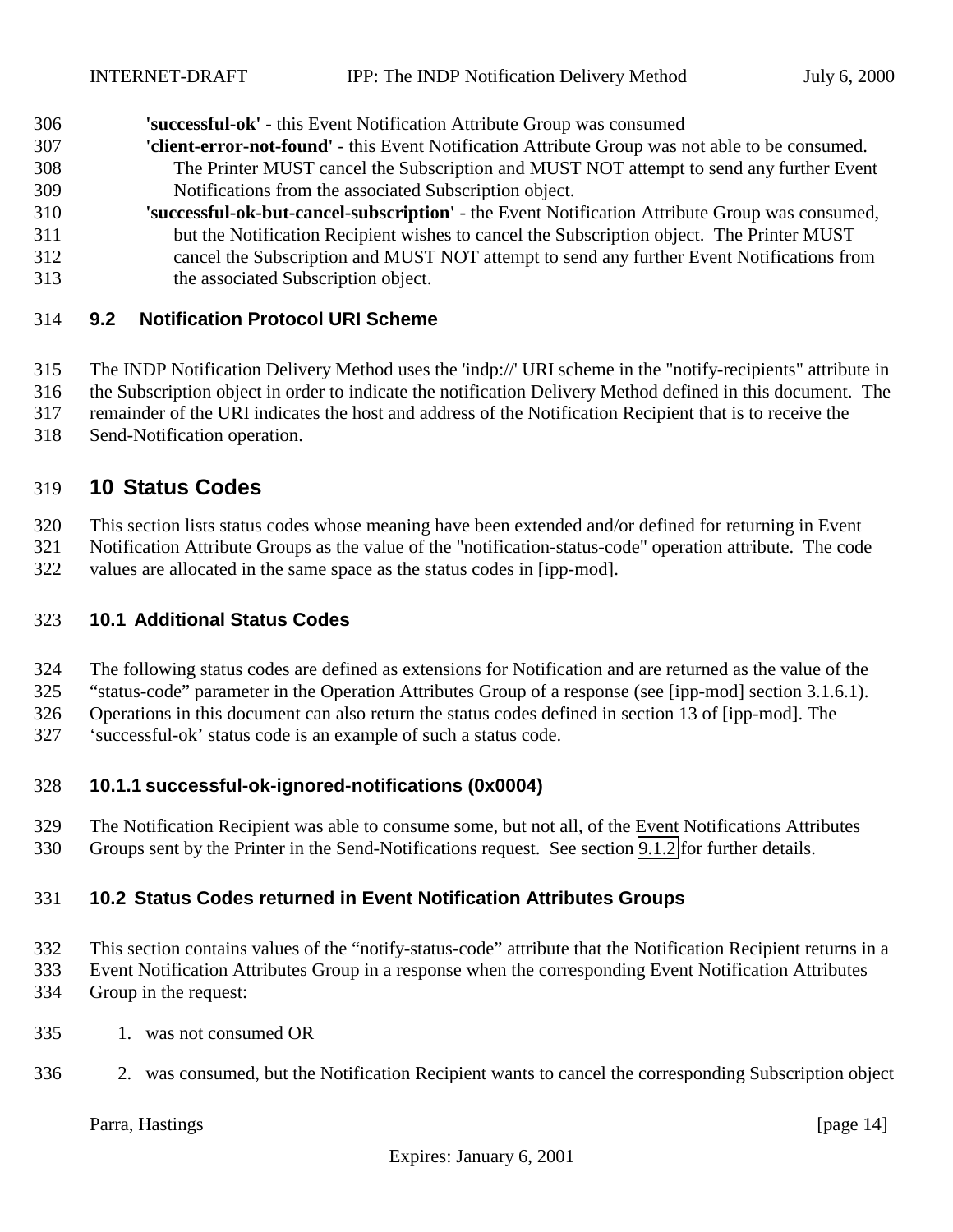<span id="page-14-0"></span>The following sections are ordered in decreasing order of importance of the status-codes.

#### **10.2.1 client-error-not-found (0x0406)**

- This status code is defined in [ipp-mod]. This document extends its meaning and allows it to be returned in an Event Notification Attributes Group of a response.
- The Notification Recipient was unable to consume this Event Notification Attributes Group because it was not expected. See section [9.1.2](#page-12-0) for further details.

#### **10.2.2 successful-ok-but-cancel-subscription (0x0006)**

 The Notification Recipient was able to consume this Event Notification Attributes Group that the Printer sent, but wants the corresponding Subscription object to be canceled none-the-less. See section [9.1.2](#page-12-0) for further details.

# **11 Encoding and Transport**

This section defines the encoding and transport used by the 'indp' Delivery Method.

#### **11.1 Encoding of the Operation Layer**

 The 'indp' Delivery Method uses the IPP operation layer encoding described in [ipp-pro] and the following Event Notification Attributes Group tag allocated by [ipp-ntfy]:

| Tag Value (Hex) | <b>Meaning</b>                      |
|-----------------|-------------------------------------|
| 0x07            | "event-notification-attributes-tag" |

#### **11.2 Encoding of Transport Layer**

- The 'indp' Notification Delivery Method uses the IPP transport layer encoding described in [ipp-pro].
- It is REQUIRED that an 'indp' Notification Recipient implementation support HTTP over the IANA
- assigned Well Known Port assigned to the 'indp' Delivery Method as its default port by IANA (see section
- 12), though a Notification Recipient implementation MAY support HTTP over some other port as well.

# **12 IANA Considerations**

 The 'indp://' URL scheme for the 'indp' Delivery Method will be registered with IANA. IANA will assign a default port to use with the 'indp' Delivery Method.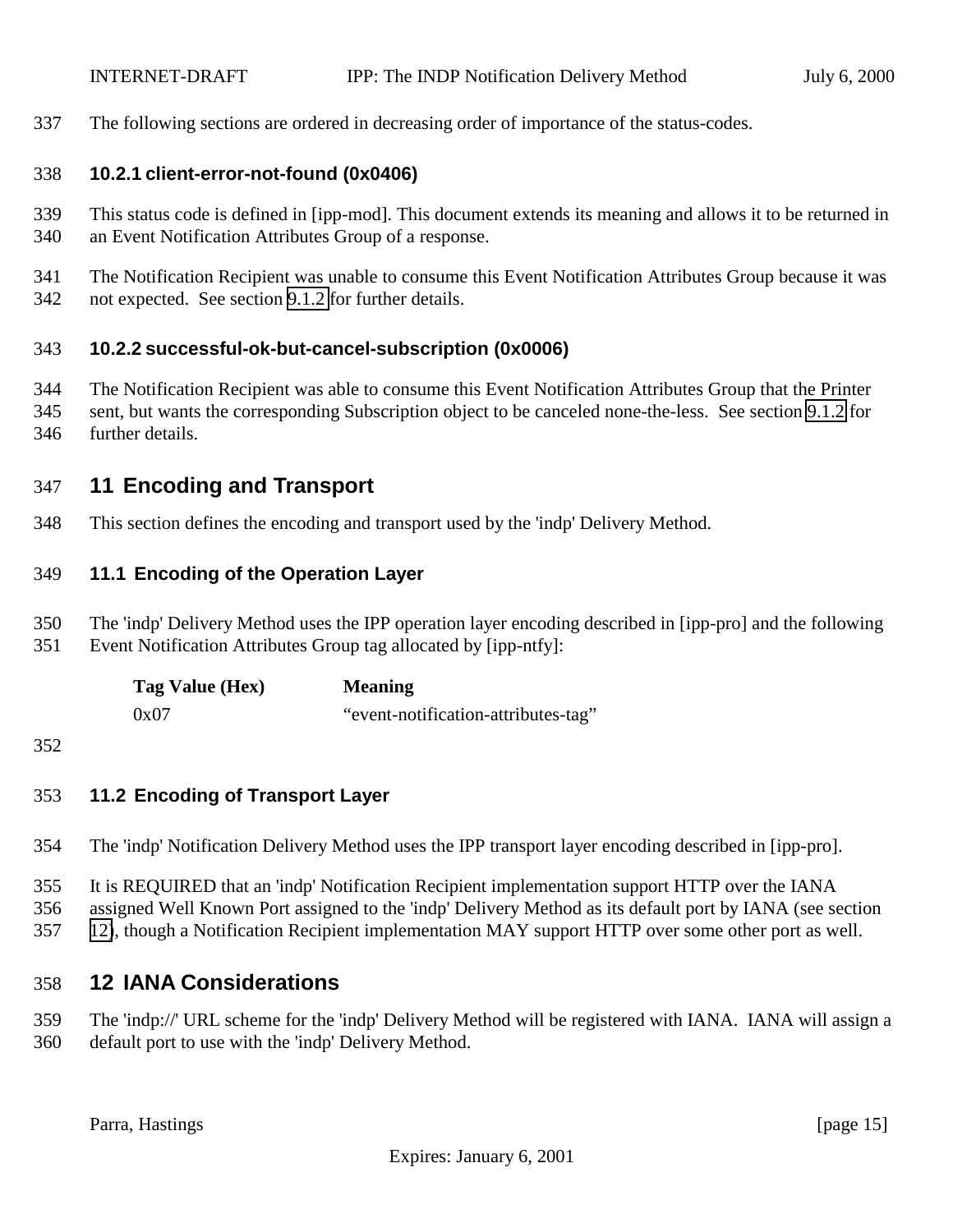# <span id="page-15-0"></span>**13 Internationalization Considerations**

 When the client requests Human Consumable form by supplying the "notify-text-format" operation attribute (see [ipp-ntfy]), the IPP Printer (or any Notification Service that the IPP Printer might be configured to use) supplies and localizes the text value of the "human-readable-report" attribute in the Notification according to the charset and natural language requested in the notification subscription.

# **14 Security Considerations**

 The IPP Model and Semantics document [ipp-mod] discusses high level security requirements (Client Authentication, Server Authentication and Operation Privacy). Client Authentication is the mechanism by which the client proves its identity to the server in a secure manner. Server Authentication is the mechanism by which the server proves its identity to the client in a secure manner. Operation Privacy is defined as a mechanism for protecting operations from eavesdropping.

- The Notification Recipient can cancel unwanted Subscriptions created by other parties without having to be
- the owner of the subscription by returning the 'successful-ok-but-cancel-subscription' status code in the
- Send-Notifications response returned to the Printer.

#### **14.1 Security Conformance**

 Printers (client) MAY support Digest Authentication [rfc2617]. If Digest Authentication is supported, then MD5 and MD5-sess MUST be supported, but the Message Integrity feature NEED NOT be supported.

 Notification Recipient (server) MAY support Digest Authentication [rfc2617]. If Digest Authentication is supported, then MD5 and MD5-sess MUST be supported, but the Message Integrity feature NEED NOT be supported.

- Notification Recipients MAY support TLS for client authentication, server authentication and operation privacy. If a Notification Recipient supports TLS, it MUST support the
- TLS\_DHE\_DSS\_WITH\_3DES\_EDE\_CBC\_SHA cipher suite as mandated by RFC 2246 [rfc2246]. All
- other cipher suites are OPTIONAL. Notification recipients MAY support Basic Authentication (described

 in HTTP/1.1 [rfc2616]) for client authentication if the channel is secure. TLS with the above mandated cipher suite can provide such a secure channel.

### **15 References**

- 
- $\boxed{\text{indpl}}$  Parra, H., T. Hastings, "Internet Printing Protocol (IPP): IPP Notification Delivery Protocol (INDP)", <draft-ietf-indp-00.txt>, February 29, 2000.
- [ipp-mod]
- R. deBry, T. Hastings, R. Herriot, S. Isaacson, P. Powell, "Internet Printing Protocol/1.0: Model and Semantics", <draft-ietf-ipp-model-v11-07.txt>, May 22, 2000.

Parra, Hastings [page 16]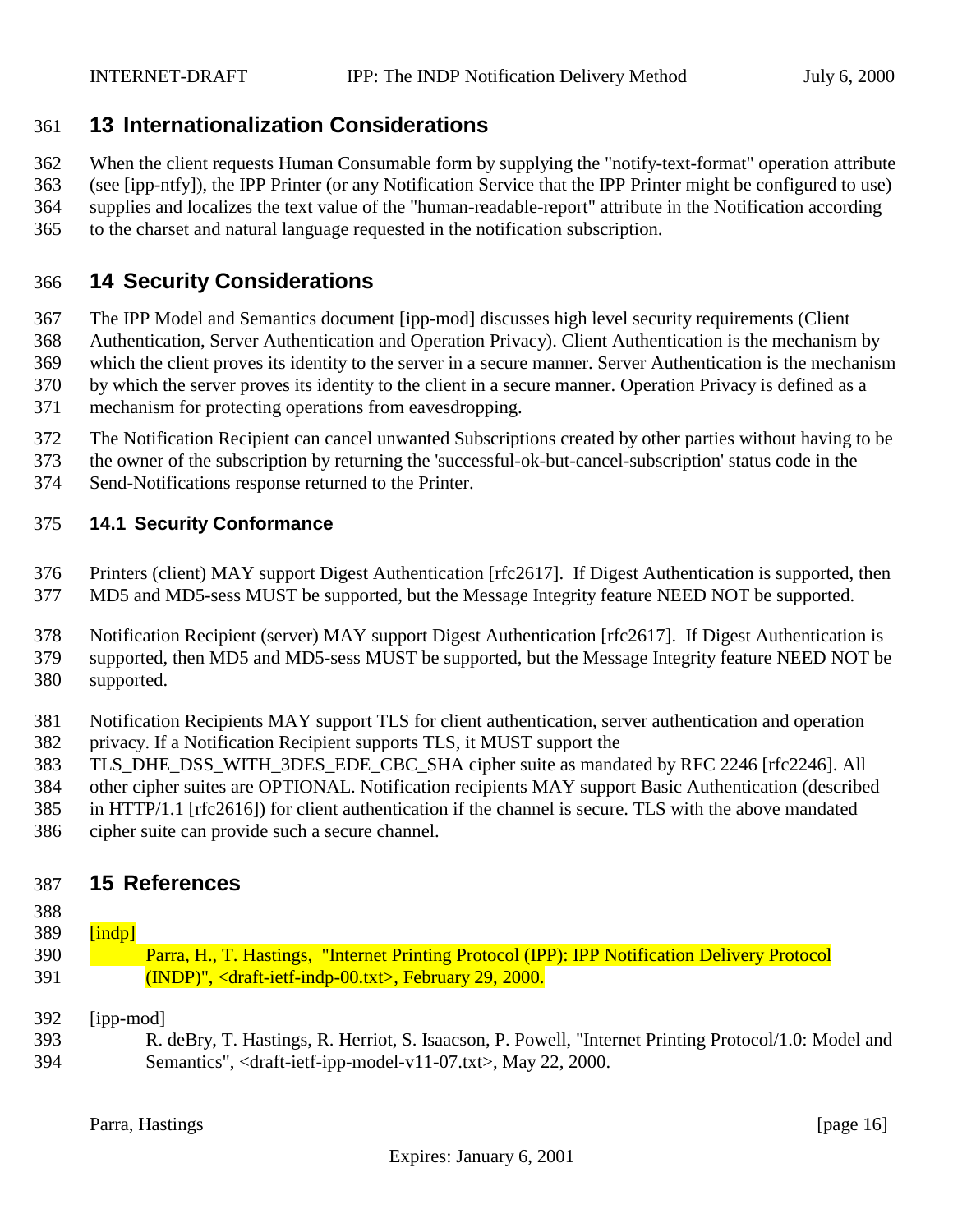<span id="page-16-0"></span>

| 395        | [ipp-ntfy]                                                                                                                             |
|------------|----------------------------------------------------------------------------------------------------------------------------------------|
| 396        | Isaacson, S., Martin, J., deBry, R., Hastings, T., Shepherd, M., Bergman, R., "Internet Printing                                       |
| 397        | Protocol/1.1: IPP Event Notification Specification", <draft-ietf-ipp-not-spec-03.txt>, June 30, 2000.</draft-ietf-ipp-not-spec-03.txt> |
| 398        | [ipp-pro]                                                                                                                              |
| 399        | Herriot, R., Butler, S., Moore, P., Tuner, R., "Internet Printing Protocol/1.1: Encoding and                                           |
| 400        | Transport", draft-ietf-ipp-protocol-v11-06.txt, May 30, 2000.                                                                          |
| 401        | [rfc2026]                                                                                                                              |
| 402        | S. Bradner, "The Internet Standards Process -- Revision 3", RFC 2026, October 1996.                                                    |
| 403        | [rfc2616]                                                                                                                              |
| 404        | R. Fielding, J. Gettys, J. Mogul, H. Frystyk, L. Masinter, P. Leach, T. Berners-Lee, "Hypertext"                                       |
| 405        | Transfer Protocol - HTTP/1.1", RFC 2616, June 1999.                                                                                    |
| 406        | [ $rfc2617$ ]                                                                                                                          |
| 407        | J. Franks, P. Hallam-Baker, J. Hostetler, S. Lawrence, P. Leach, A. Luotonen, L. Stewart, "HTTP                                        |
| 408        | Authentication: Basic and Digest Access Authentication", RFC 2617, June 1999.                                                          |
| 409        | <b>16 Author's Addresses</b>                                                                                                           |
| 410        | Hugo Parra                                                                                                                             |
| 411        | Novell, Inc.                                                                                                                           |
| $\sqrt{4}$ | $10000 - 1111$                                                                                                                         |

- 1800 South Novell Place
- Provo, UT 84606
- Phone: 801-861-3307
- Fax: 801-861-2517
- e-mail: hparra@novell.com
- Tom Hastings
- Xerox Corporation
- 737 Hawaii St. ESAE 231
- El Segundo, CA 90245
- 
- Phone: 310-333-6413
- Fax: 310-333-5514
- e-mail: hastings@cp10.es.xerox.com
- 

# **17 Full Copyright Statement**

Copyright (C) The Internet Society (2000). All Rights Reserved.